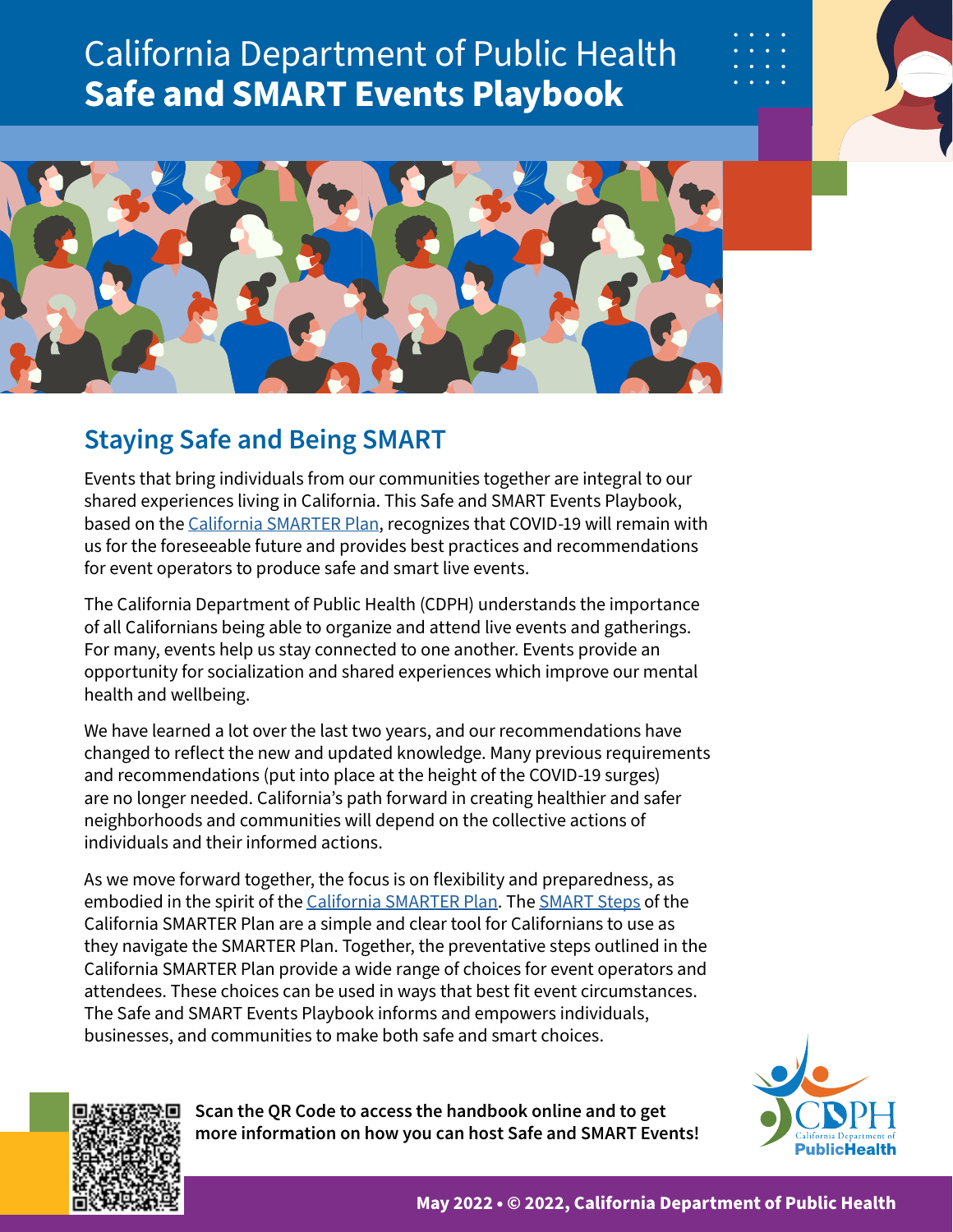# **General Recommendations and Considerations for Live Events**

Whether the event is a fair, convention, concert, sports game, wedding, marathon, music festival, graduation or any other planned gathering, all event operators and attendees can use the California SMARTER Plan and the [information about the](https://covid19.ca.gov/get-local-information/#County-websites)  [conditions in their local community \(from their local health departments\)](https://covid19.ca.gov/get-local-information/#County-websites) or the [CDC's community level indicator](https://www.cdc.gov/coronavirus/2019-ncov/science/community-levels.html#county-check) as a guide.

These general disease mitigation strategies should be collectively considered by event operators and not as individual approaches. Event operators should consider a layered approach because when combined these strategies have a greater ability to mitigate the dangers of disease transmission. These recommendations can be adopted to fit your target demographic as needed given the ongoing community transmission of COVID-19 and the presence of new and emerging variants in your area. Additionally, these measures provide a level of confidence for event attendees and workers that the event operator is focused on keeping the event environment safe and thriving.

**For any event, operators should remember:**

- **That outdoors is lower risk. Indoor gatherings are higher risk. If food is being served, consider serving outdoors, especially since masks can't be worn while eating or drinking.**
- **Events where attendees are vaccinated or tested negative for COVID-19 prior to entry are always safest. Events that have persons whose vaccine or testing status is unknown are higher risk.**
- **Train all vendors and staff working the event on protective measures and protocols in place, including how to properly wear well-fitting masks with good filtration.**
- **Encourage all persons (staff and attendees), to monitor their own health and stay home if sick or have symptoms.**

For more specific guidance on indoor, outdoor, mega and school events, please see the following sections.

Additionally, examples of customizable checklists that can be used by operators and venues are provided at the end. They contain sample language that can be customized for each event.

Putting these practices in place now can help prepare any event operator or host for the future.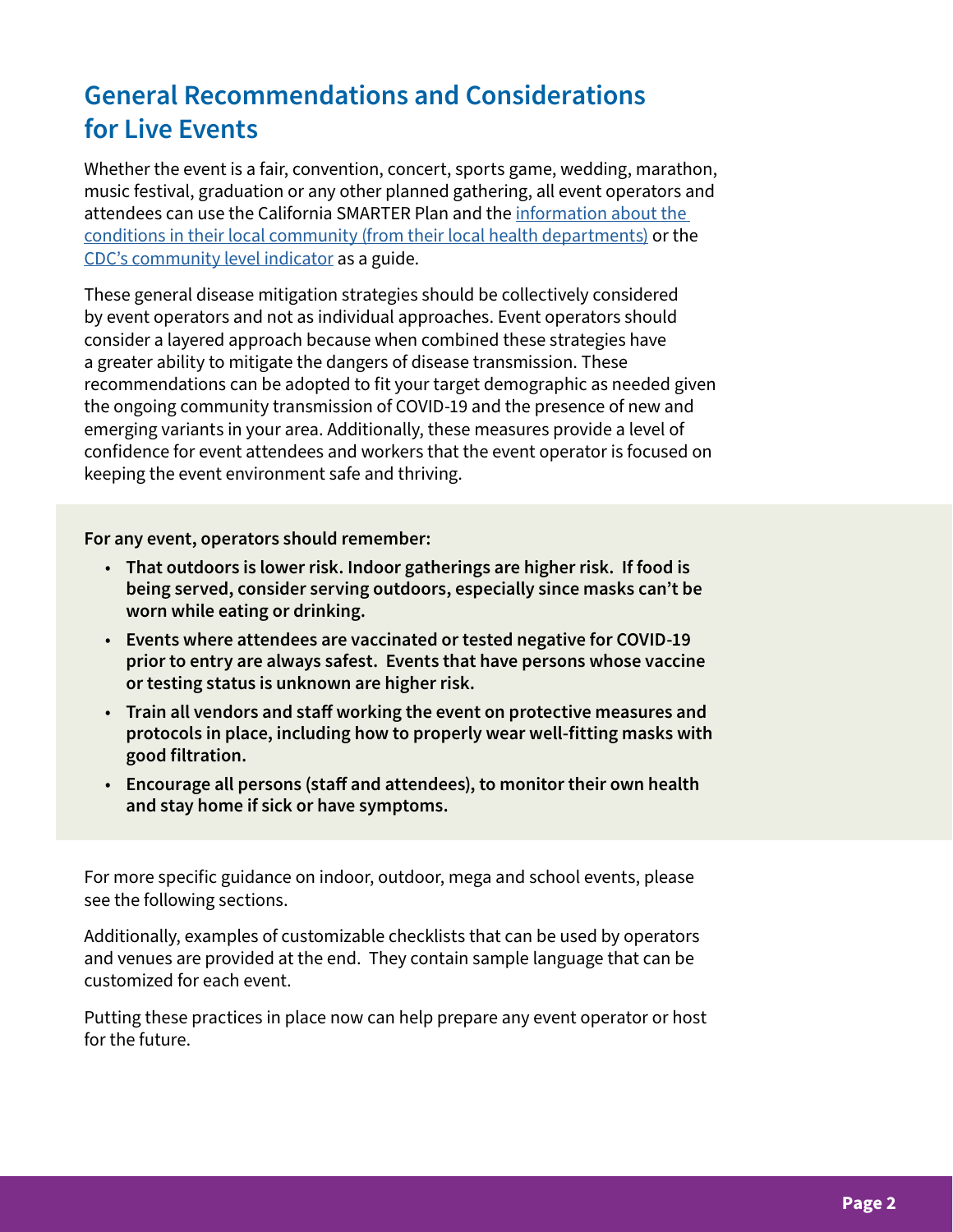# **How to stay safe and be SMART:**

# **SHOTS**

Vaccination continues to remain the ultimate exit strategy out of the COVID-19 pandemic and is the most powerful weapon against hospitalization and serious illness.

- Encourage event attendees to get vaccinated and boosted.
- Consider a vaccine verification program that requires all people entering the venue to show proof of vaccination or negative COVID-19 test prior to entry.
	- » A vaccine verification program should not include self-attestation.
	- » Event operators should consider appropriate timing of negative test results (2 days for PCR tests and 1 day for antigen tests are recommended).

# *Resources and Guidance*

- [Vaccinate All 58 Partner Toolkits and Resources:](https://toolkit.covid19.ca.gov/partners/) communications toolkits and other assets to help spread the word about the importance of vaccines
- [Vaccine Record Guidelines & Standards](https://www.cdph.ca.gov/Programs/CID/DCDC/Pages/COVID-19/Vaccine-Record-Guidelines-Standards.aspx): CDPH recommendations on options for proof of vaccination

### **MASKS**

Properly worn masks with good fit and filtration help slow the spread of COVID-19 and other respiratory viruses.

- Event operators may consider requiring masking of all attendees if local conditions warrant.
- If masks are required or strongly recommended for your event, provide attendees information on the [most effective masks.](https://www.cdph.ca.gov/Programs/CID/DCDC/Pages/COVID-19/Get-the-Most-out-of-Masking.aspx)
- Encourage attendees to consider use of respirators (like KN94s, KN95s and N95s) or surgical masks as the most effective mask option. Double masking is also an effective way to improve fit and filtration.
- If event attendees are at risk for severe illness, encourage them to wear a respirator that provides such attendees with greater protection.
- At no time can a person be prevented from wearing a mask as a condition of participation in an activity or entry into an event.
- In general, people do not need to wear [masks](https://www.cdc.gov/coronavirus/2019-ncov/prevent-getting-sick/masks.html) when outdoors.

# *Resources and Guidance*

- [Masking and COVID-19](https://www.cdph.ca.gov/Programs/OPA/Pages/Communications-Toolkits/Mask-Up.aspx) a toolkit to better understand how effective mask wearing helps reduce the spread of COVID-19
- [Guidance for the Use of Face Masks](https://www.cdph.ca.gov/Programs/CID/DCDC/Pages/COVID-19/guidance-for-face-coverings.aspx)  CDPH statewide guidance on masking in California
- [Face Coverings Q&A](https://www.cdph.ca.gov/Programs/CID/DCDC/Pages/COVID-19/Face-Coverings-QA.aspx)  get answers to your Frequently Asked Questions
- [Get the Most out of Masking](https://www.cdph.ca.gov/Programs/CID/DCDC/Pages/COVID-19/Get-the-Most-out-of-Masking.aspx)  understand when wearing a mask is most important, how your mask should fit, and what are the most effective masks
- [Face Coverings Fact Sheet](https://www.cdph.ca.gov/Programs/CID/DCDC/CDPH Document Library/COVID-19/Translations/Use-of-Face-Coverings-Fact-Sheets--en.pdf) understand when is masking recommended and when is it required
- Masks for Kids Tips and Resources get information on how to ensure the best mask fit and filtration for children



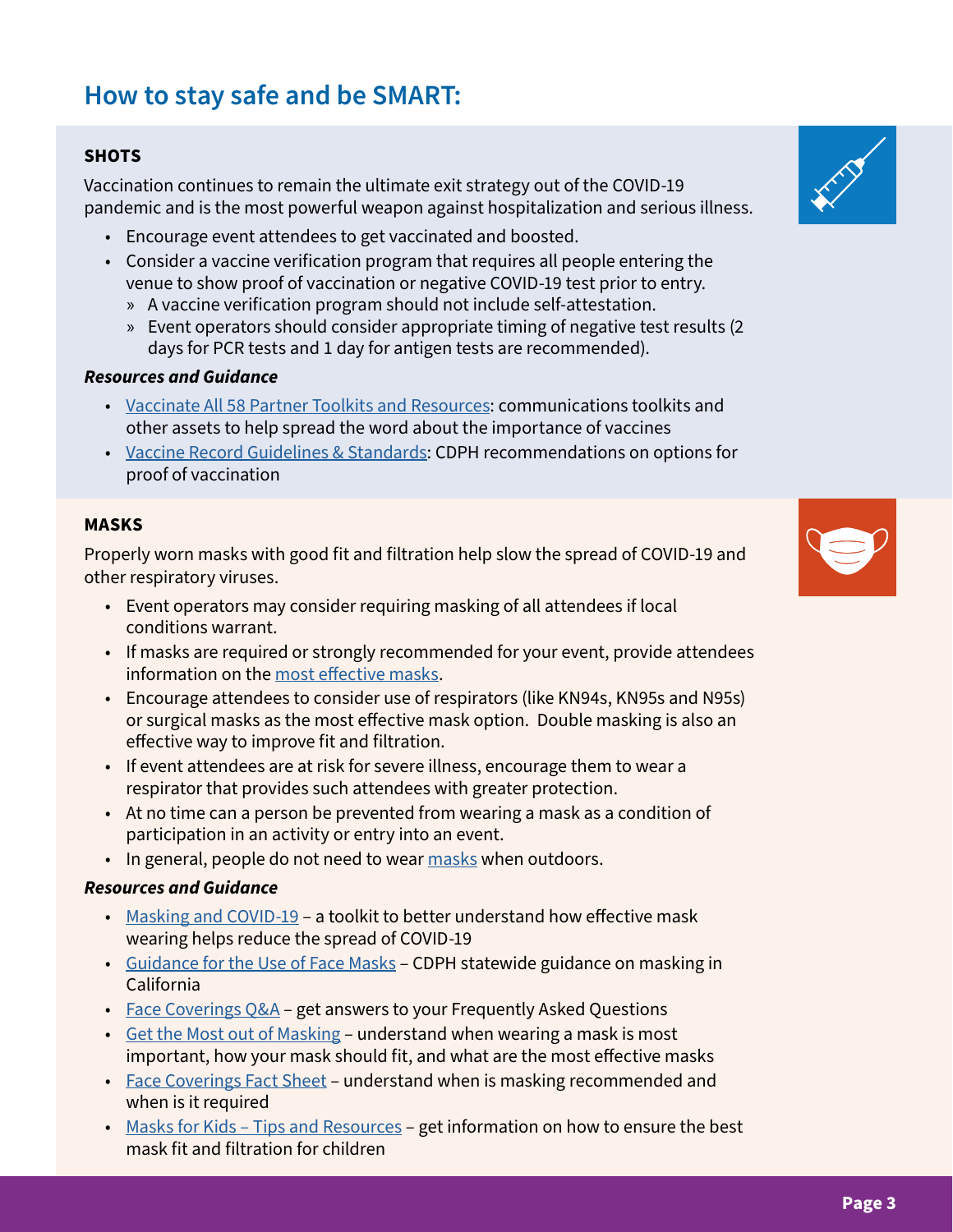# **AWARENESS**

Continue to stay aware of how COVID-19, and evolving variants, are spreading in your community.

- Follow local and regional COVID-19 news to track the prevalence and severity of disease in your area. If the [COVID-19 Community Level](https://www.cdc.gov/coronavirus/2019-ncov/your-health/covid-by-county.html) where your indoor event is held is:
	- » **Low** Recommend attendees wear a mask indoors based on their personal preference, informed by their personal level of risk.
	- » **Medium** Recommend attendees wear a mask indoors if they are immunocompromised or at high risk for severe illness, live with or will gather with someone at risk for severe illness.
	- » **High** Strongly recommend (or require) all attendees wear a mask indoors, regardless of their vaccination status.
- Follow all federal, state, local, tribal or territorial laws, rules, and regulations wherever their events are organized.
- Follow current [local](https://covid19.ca.gov/get-local-information/#County-websites) and state public health requirements, and know how to seek information from your local health department for any questions about public health requirements and other resources.
- **Encourage everyone to sign up for**  $CA$  **Notify as an added layer of protection** for themselves and the community to receive alerts when they have been in close contact with someone who tests positive for COVID-19. Also encourage those who test positive for COVID-19 to alert CA Notify to anonymously notify those who may have been exposed.
- Be aware of current [CDC domestic and international travel recommendations](https://www.cdc.gov/coronavirus/2019-ncov/travelers/index.html)  [and requirements](https://www.cdc.gov/coronavirus/2019-ncov/travelers/index.html).

# *Resources and Guidance*

- [CA Notify Partner Toolkit](https://canotify.ca.gov/partnertoolkit/) media and other communication toolkits that can be used by any venue or business.
- [CA COVID-19 Response Toolkits](https://toolkit.covid19.ca.gov/)  a hub to connect Californians to important resources.
- [CDC Activities and Gatherings Guidance](https://www.cdc.gov/coronavirus/2019-ncov/daily-life-coping/index.html) steps everyone can make to protect yourself and your community
- [CDC Covid-19 Community Levels by County Map](https://www.cdc.gov/coronavirus/2019-ncov/your-health/covid-by-county.html?CDC_AA_refVal=https%3A%2F%2Fwww.cdc.gov%2Fcoronavirus%2F2019-ncov%2Fscience%2Fcommunity-levels-county-map.html)  COVID-19 Community Levels are a new tool to help communities decide what prevention steps to take based on the latest data.

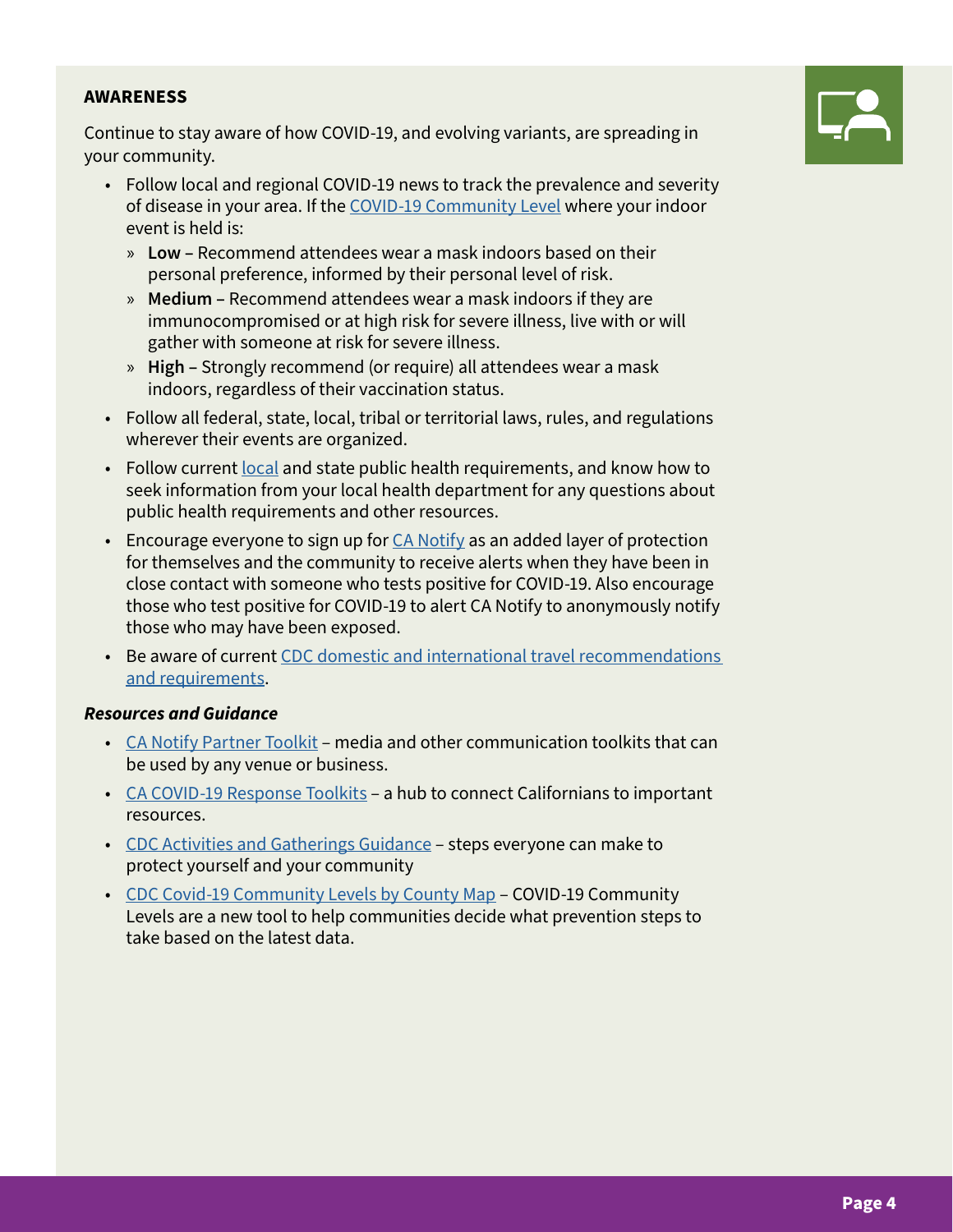### **READINESS**

COVID-19 isn't going away, and we need to be ready with the tools, resources and supplies we will need to quickly respond.

- If feasible, maintain a list with contact information for all attendees, vendors, and staff in case you need to notify others if someone at the event becomes sick after attending the event.
- Review the materials in this playbook and be ready to address the needs of vulnerable populations.
- Advise attendees about prevention strategies that will be in place at the event. This can build confidence that your event is a safe environment for all.
- Be aware of any reporting requirements and procedures in case there is an outbreak.
- Venues should consider making masks available to attendees upon request.
- Event venues should consider providing outdoor spaces for eating/drinking/ congregating to reduce the risk of transmission in indoor settings.
- Consider improving the indoor ventilation of your venue now as a long-term mitigation strategy for the future.
- Understand what to do if event attendees become sick after attending an event. The following links can be shared with or provided to event attendees:
	- » Attending a large gathering or event increases one's chance of being in [close contact](https://www.cdc.gov/coronavirus/2019-ncov/php/contact-tracing/contact-tracing-plan/appendix.html#contact) with people outside one's household and being exposed to COVID-19.
	- » If you come into [close contact](https://www.cdc.gov/coronavirus/2019-ncov/php/contact-tracing/contact-tracing-plan/appendix.html#contact) with someone with COVID-19:
		- [Understand COVID-19 symptoms and risks](https://www.cdph.ca.gov/Programs/CID/DCDC/Pages/COVID-19/Symptoms-Risks.aspx).
		- [Know what to do if you test positive for COVID-19.](https://www.cdph.ca.gov/Programs/CID/DCDC/Pages/COVID-19/What-to-do-if-You-Test-Positive-for-COVID-19.aspx)
		- Know when and how to properly [isolate and quarantine.](https://www.cdph.ca.gov/Programs/CID/DCDC/CDPH%20Document%20Library/COVID-19/self-isolation-instructions.pdf)
		- Know [how to talk to your close contacts](https://www.cdc.gov/coronavirus/2019-ncov/daily-life-coping/tell-your-contacts.html) from the gathering.

### *Resources and Guidance*

- [Tips for Reducing COVID-19 Risk Indoors](https://www.cdph.ca.gov/Programs/OPA/CDPH%20Document%20Library/Toolkits/Tips-for-Reducing-COVID-Risk-Indoors.pdf)  practical steps venue operators can take to promote better ventilation, filtration, and air quality in indoor environments to reduce the spread of COVID-19.
- [Outreach Toolkit | Safer At Work \(ca.gov\)](https://saferatwork.covid19.ca.gov/outreach-toolkit/)  keep your employees and workplaces safe.
- [Find your local health department](https://covid19.ca.gov/get-local-information/#County-websites)  know more about the requirements, recommendations, and resources from your local health department.
- [People with Certain Medical Conditions](https://www.cdc.gov/coronavirus/2019-ncov/need-extra-precautions/people-with-medical-conditions.html) If you or your family member are at high risk for severe illness, wear a respirator or surgical mask to offer greater protection in public indoor spaces.

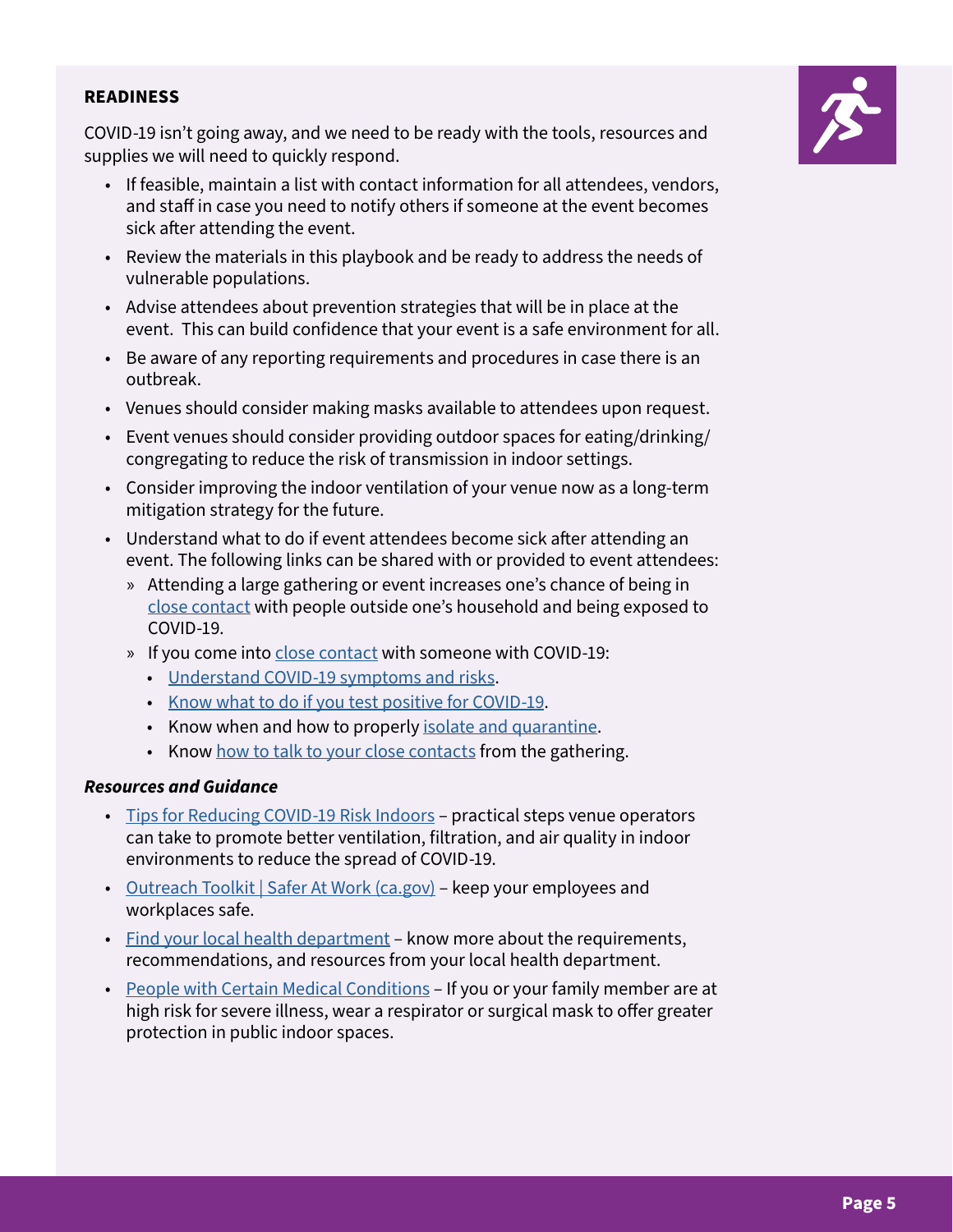Testing will help California minimize the spread of COVID-19.

- Encourage attendees to get tested immediately prior to or the same day of attending any event, or provide pre-entry testing on site, to reduce the risk of COVID-19 transmission in your settings.
- Continue to reinforce to all staff, vendors and attendees the importance of staying home if they are sick or experiencing [symptoms of COVID-19](https://www.cdc.gov/coronavirus/2019-ncov/symptoms-testing/symptoms.html).
- Individuals who test positive and are at higher risk of serious disease should seek treatment.

### *Resources and Guidance*

- [COVIDtests.gov Free at-home COVID-19 tests](https://www.covidtests.gov/)  every home in the U.S. is eligible to order 2 sets of 4 free at-home tests.
- [CA Testing Task Force](https://testing.covid19.ca.gov/testing-resources/)  learn about testing and testing resources in the state.
- [Testing Fact Sheet](https://www.cdph.ca.gov/Programs/OPA/CDPH Document Library/Toolkits/testing_ca/testing_handout.pdf)  quick tip sheet to know when and where to get tested.
- [Antigen Tests Fact Sheet](https://www.cdph.ca.gov/Programs/CID/DCDC/CDPH Document Library/COVID-19/Translations/Fact-Sheet-for-Antigen-Tests--en.pdf)  learn more about antigen tests.
- [Antigen, PCR, and Serology Tests Fact Sheet](https://www.cdph.ca.gov/Programs/CID/DCDC/CDPH Document Library/COVID-19/Translations/Fact-Sheet-for-PCR-Antigen-and-Serology-Tests--en.pdf)  learn more about the different types of tests available, and what may work best for your event.
- [Over The Counter Testing](https://www.cdph.ca.gov/Programs/OPA/CDPH%20Document%20Library/Toolkits/testing_ca/over_counter_testing.pdf)  how to use over-the-counter (at-home tests) for your event.
- [Get the Facts on COVID-19 Treatment](https://www.cdph.ca.gov/Programs/CID/DCDC/Pages/COVID-19/Get-the-Facts-on-Treatments.aspx) learn more about treatment options.

People considered at high risk of developing serious illness from COVID-19 may benefit from medications that prevent COVID-19 before an exposure, prevent COVID-19 after an exposure, or treat COVID-19 symptoms to prevent further complications and death.

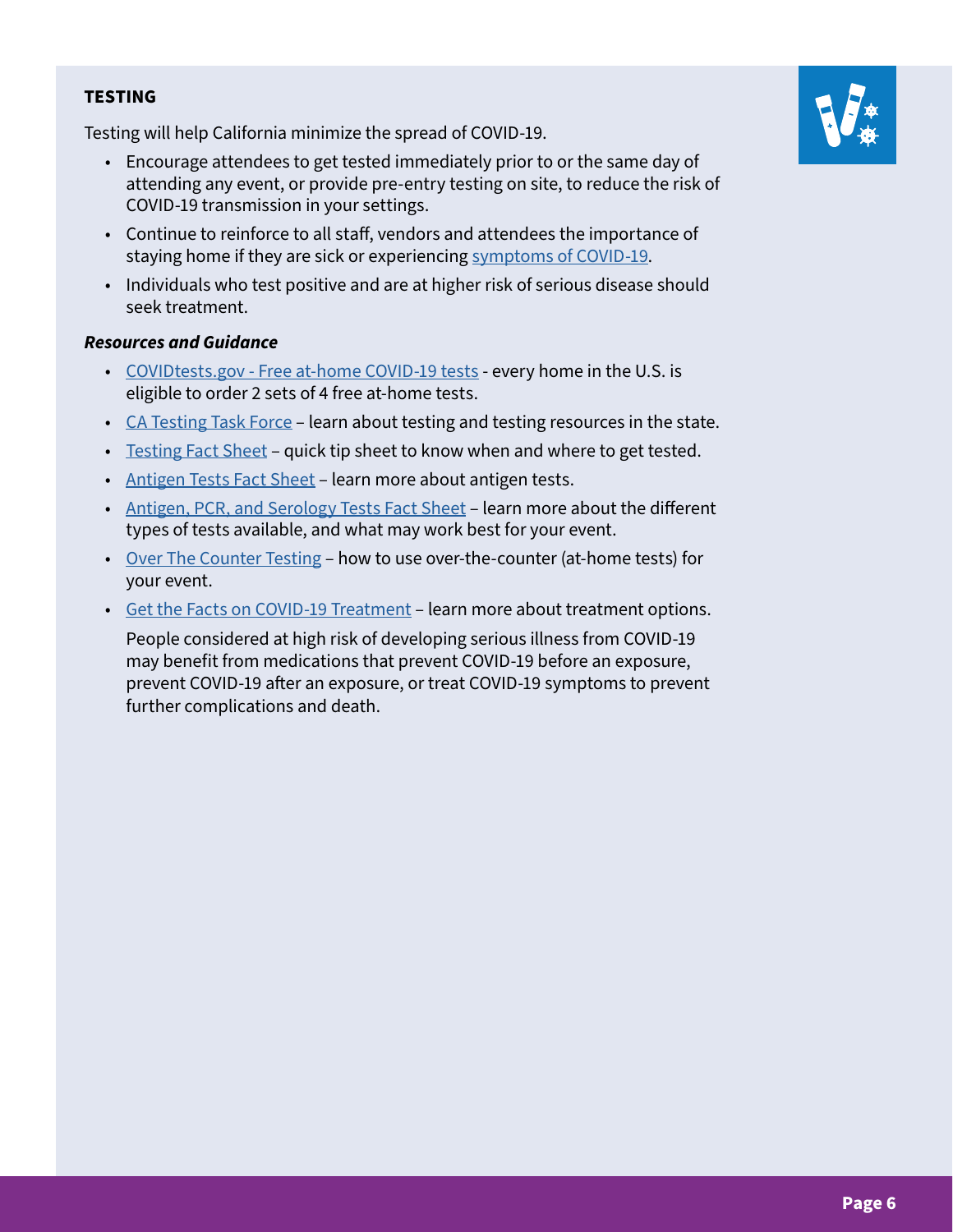# **Specific Settings**

Some event settings may have specific or additional considerations which event operators should consider beyond the above general recommendations.

### **OUTDOOR EVENT RECOMMENDATIONS AND RESOURCES**

- In general, people do not need to wear [masks](https://www.cdc.gov/coronavirus/2019-ncov/prevent-getting-sick/masks.html) when outdoors.
- Attendees should follow [CDPH Guidance for Face Coverings](https://www.cdph.ca.gov/Programs/CID/DCDC/Pages/COVID-19/guidance-for-face-coverings.aspx). Consistent with that guidance, attendees are strongly recommended to also wear masks at outdoor events when they enter indoor areas, such as restrooms, restaurants, retail shops, concourses, or concession stands.

# **MEGA EVENT RECOMMENDATIONS AND RESOURCES**

• [Mega Events Guidance](https://www.cdph.ca.gov/Programs/CID/DCDC/Pages/COVID-19/Beyond-Blueprint-Framework.aspx)

### **SCHOOL EVENT RECOMMENDATIONS AND RESOURCES**

- [K-12 Schools Guidance 2021-2022 Questions & Answers:](https://www.cdph.ca.gov/Programs/CID/DCDC/Pages/COVID-19/Schools-FAQ.aspx) School dances, large assemblies, and other school-based crowded events, all have the potential to cause substantial spread of COVID-19 within and beyond the school community. Therefore, schools are encouraged to:
	- » Host such events outdoors whenever possible.
	- » Separate the event into smaller cohorts (by grade, for example) whenever possible.
	- » Promote vaccines for all eligible attendees (students and adults). Consider pre-entry testing for all unvaccinated attendees at or just prior to the event.
	- » Plan in advance how to identify close contacts or exposed groups if it is later discovered that someone with COVID-19 attended the event. Encourage pre-registration with [CA Notify](https://canotify.ca.gov/) and maintaining a log of all attendees (even those arriving pre-event) at the door/entrance to the event.
	- » Consider requiring the use of masks at school-based large, crowded indoor events.
	- » If food or drinks are to be served, serve them outdoors whenever possible and/or place them away from other areas to clearly designate spaces where masks should be worn.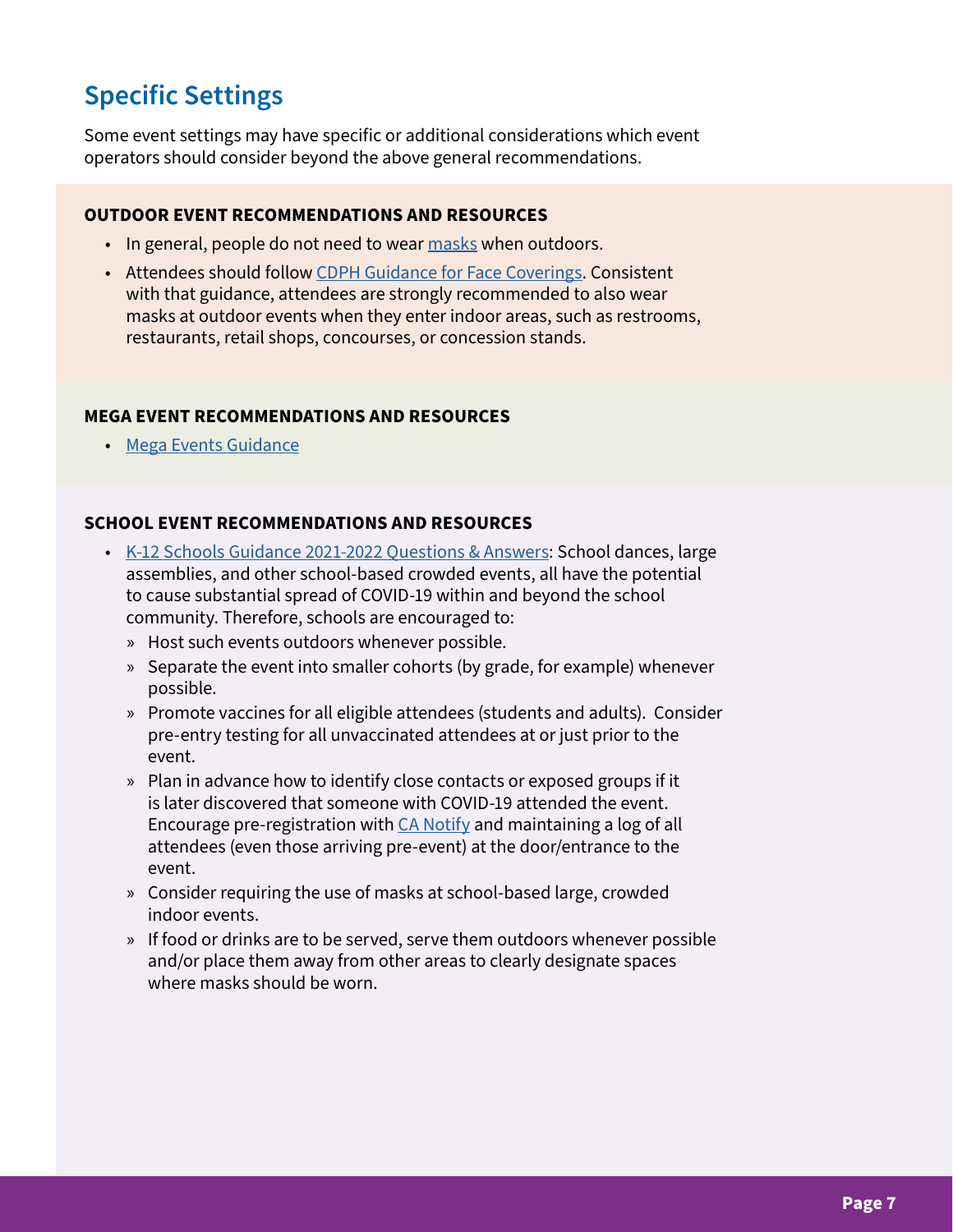# **Appendix A: Checklist for Event Operators – Communication to attendees**

# **WHAT ARE WE DOING TO CREATE A SAFE AND SMART EVENT?**

(for event operators to let their attendees know the strategies they have put in place for this event)

To create a Safe and SMART environment for all, this event will have the following in place (the checklist is customizable for each event operator to reflect the strategies they have adopted):

### *The event:*

- $\Box$  This event is in full compliance with all current local and state public health recommendations and requirements.
- ❑ This event is utilizing strategies to improve ventilation, filtration and air quality indoors.
- ❑ This event will make outdoor spaces available for attendees.
- $\Box$  This event is following safe food and drink preparation and consumption practices.
- ❑ This event is encouraging all attendees to sign up for [CA Notify](https://canotify.ca.gov/#section2) as an added layer of protection for themselves and the community to receive alerts when they have been in close contact with someone who tests positive for COVID-19.
- $\Box$  This event will not prevent anyone who chooses to mask from entry into the event.

# *Staff:*

- ❑ Event staff are vaccinated, or have tested negative prior to working this event.
- ❑ Event staff will be wearing masks throughout the entire event when indoors and have been properly trained on how to wear a well-fitting mask.
- ❑ Event staff, prior to leaving home, have been informed to monitor their own health and stay home if sick or have symptoms.
- $\Box$  All staff have been encouraged to sign up for  $CA$  Notify as an added layer of protection for themselves and the community to receive alerts when they have been in close contact with someone who tests positive for COVID-19.
- ❑ Event staff are fully trained on all protective measures that are in place for this event.

### *Attendees:*

- ❑ This event will require all attendees to verify their vaccine status or show proof of a negative test result prior to attending.
- $\Box$  Event attendees will be masked during the entirety of the event when indoors, unless actively eating or drinking.
- $\Box$  The host will be providing masks for all attendees that don't have one.
- ❑ The host will be providing on-site testing for all attendees.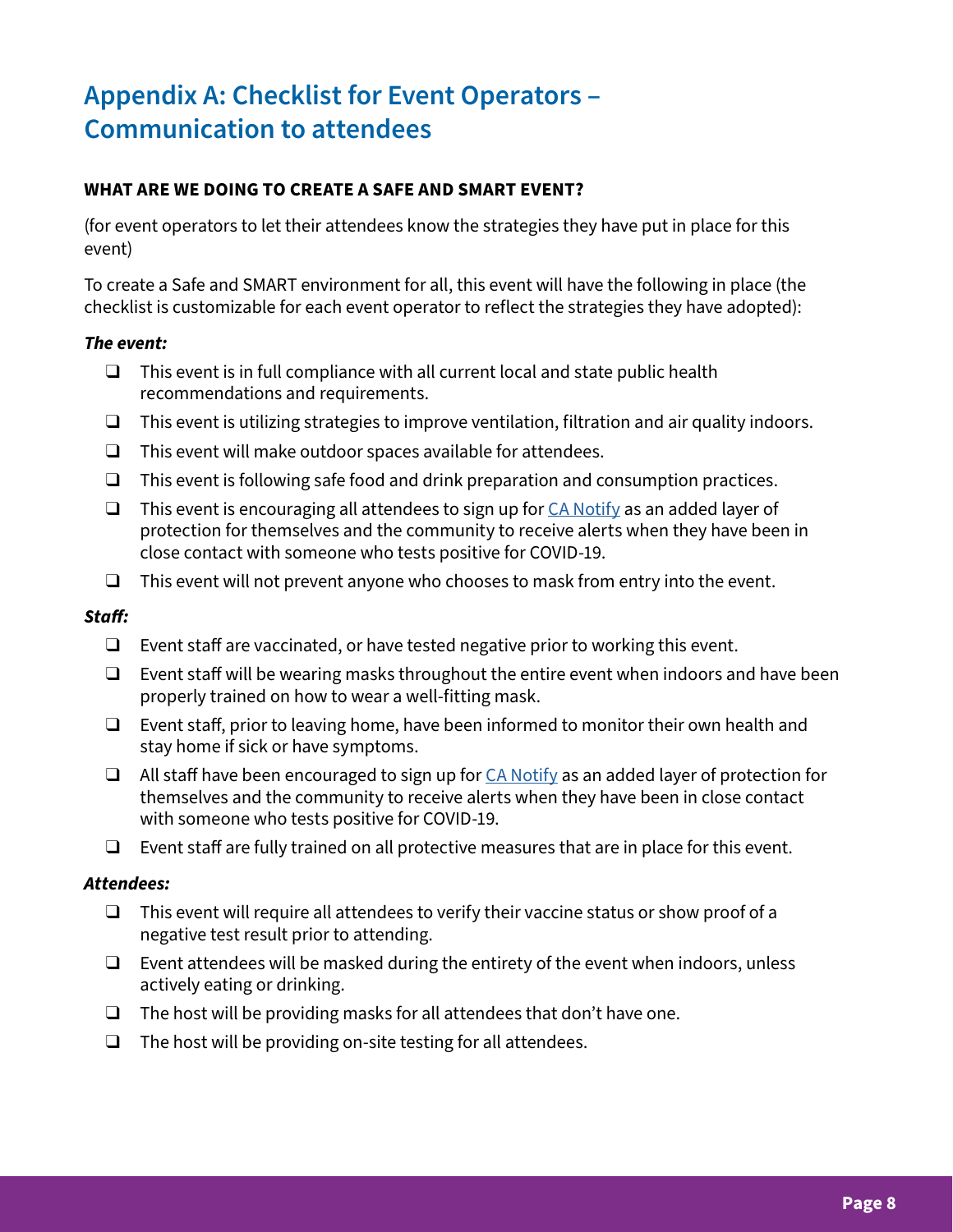# **Appendix B: Checklist for Attendees**

# **AS AN ATTENDEE, WHAT SHOULD I CONSIDER BEFORE I ATTEND AN EVENT?**

(for use by consumers if they are considering attending an event)

Before attending any event, consumers may want to consider the following in order to make informed decisions:

#### *Considerations about an event:*

- $\Box$  Is the event in full compliance with all current local and state public health recommendations and requirements?
- $\Box$  Is the event outdoors (low risk) or indoors (higher risk)?
- $\Box$  Is the event/host requiring all staff and attendees to verify their vaccine status or show proof of a negative test prior to the event?
- $\Box$  Is the event/host requiring all staff and attendees to wear masks when indoors?
- ❑ Is the event/host offering other options for participation or attendance (virtual options, reserved hours, etc.)?
- $\Box$  Is the event communicating all the protective measures they are putting into place for this event?

### *My own considerations:*

- ❑ Am I [vaccinated or boosted?](https://www.cdc.gov/coronavirus/2019-ncov/vaccines/stay-up-to-date.html)
- ❑ Am I [sick or experiencing symptoms of COVID-19](https://www.cdph.ca.gov/Programs/CID/DCDC/Pages/COVID-19/Symptoms-Risks.aspx) (I shouldn't attend the event)?
- ❑ Am I at risk of severe illness or disease if I get COVID-19?
- ❑ Do I live with someone who may be at risk of severe illness or disease if they get COVID-19 (are they unvaccinated or immunocompromised)?
- □ Do I know [how to access treatments](https://www.cdph.ca.gov/Programs/CID/DCDC/Pages/COVID-19/Get-the-Facts-on-Treatments.aspx) that may be available to prevent or treat COVID-19 if I am at risk for serious disease and eligible for treatment?